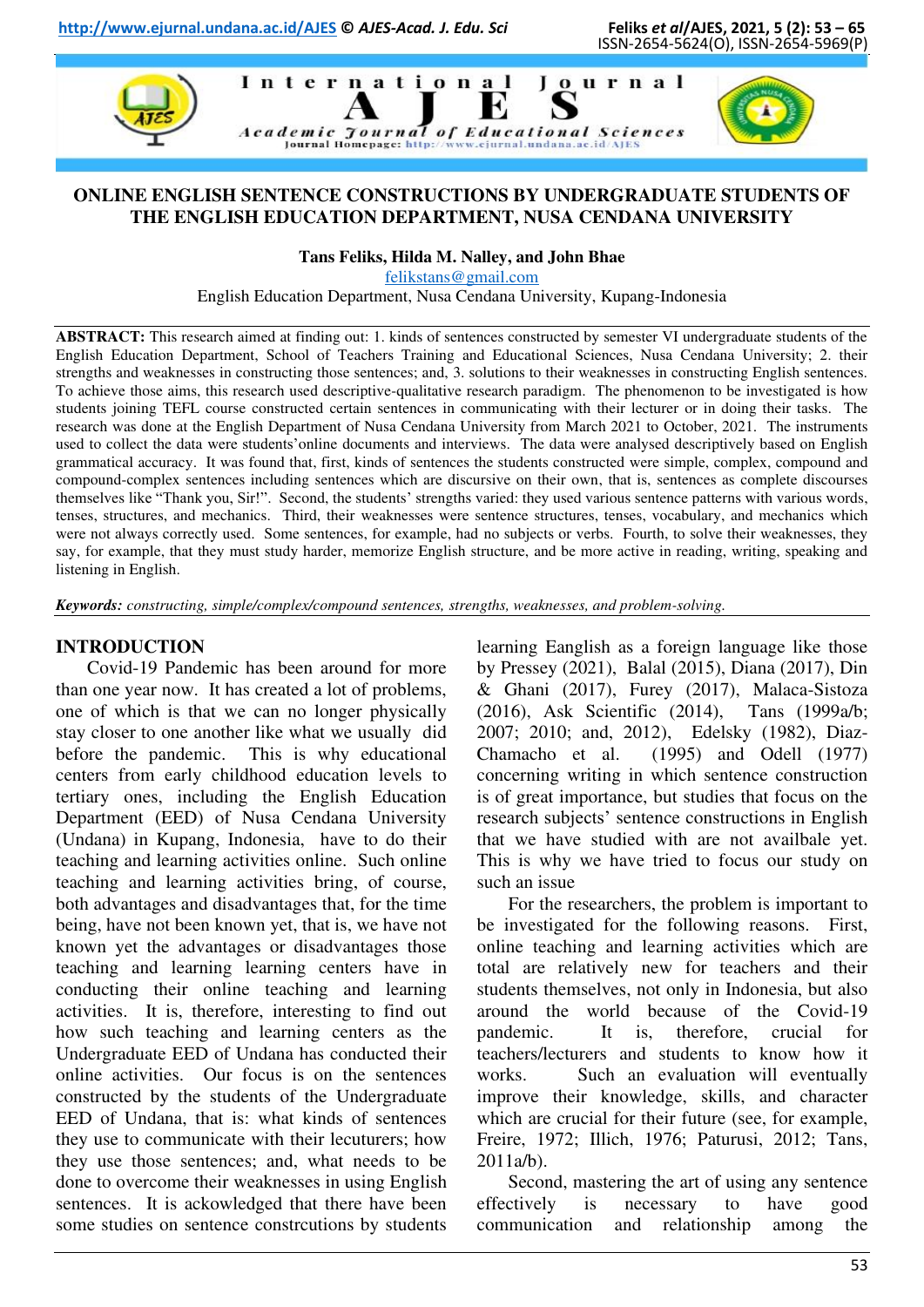communicating parties. The first one is academic, whereas the second social. This is crucial because when people are excellent in terms of knowldge and skills, but their characters are poor, they could fail. On the other hand, those who may not be so smart or skillful, but they can be very successful if their characters are good (D'Cruz & Hannah, 1979; Rogers, 1983; Neville, 2005).

Third, studying this topic is essentially good for everyone because everyone does use any sentence in his/her communication. Since everyone uses it, it is, therefore, important for everyone to understand it well and to use it appropriately in its right contexts so that their communication aims can be wellachieved. This is also important because using a language, any sentence in this case, in a wrong context with wrong people could be detrimental or vice versa (Aman, 2014).

Fourth, for the research subjects who are prospective teachers themselves, this is a good topic to be investigated because it could help them master the art of using effective sentences in their communication with their students later. This, in turn, would help the students become good communicators that create harmony in their life wherever they live (Neville, 2005).

Fifth, this study is to be done in the context of learning or teaching English as a foreign language that could make learning very difficult. Yet, this study could help the students and others learning English in the same context be more prepared to master English. In this sense, doing some research on this topic is crucial.

Sixth, this study is also important because it is in English. This will help the participants and those who will read the reults of this research understand better the nature of studying English as a foreign languge. By understanding it, they can then be more successful in studying it and they, in turn, can use it to enrich their knowledge, skills and characters by reading or listening to any references in English that they understand.

Based on such reasons, the researcher, therefore, believes that this study entitled "An Analysis of Online English Sentence Constructions by Semester VI Undergraduate Students of the English Education Department of Nusa Cendana Universiy" is worth doing with the aims of answering the following research questions:

- 1. What kinds of sentences are constructed by semester VI undergraduate students of the English Department of Nusa Cendana University?
- 2. What are their strengths and weaknesses in constructing those sentences?

3. How can they improve their ability to construct English sentences?

# **THEORETICAL PERSPECTIVES Word Choice in Communication**

In verbal communication between/among individuals in which one or two or more messages are to be sent from an individual or some individuals to others, people usually use some words that are tied together into a sentence or some sentences as in the following dialogue.

### Dialogue I

John : Good morning, Peter! How are you? Peter : I am fine, John. Thank you! How are you?

In that dialogue, such words like "good", "morning", "Peter", "how", "are" and "you" (line 1) are used by "John" to greet "Peter." In return, "Peter" used "I", "am", "fine", "John", "thank", and "you" to respond to John's greeting.

It is quite common though that each individual involved in a conversation uses one single word representing a single sentence as in the following dialogue between John and Peter.

Dialogue II John : Hi! Peter : Hi!

In Dialogue II above, both John and Peter simply use the word "Hi" and it is sufficient for them to have a very good communication.

It is, therefore, crucial to notice that what is more important in a verbal communication is that those involved in a conversation utter some meaningful words to create an understanding between or among them. They may use more or less words depending on the message(s) they want to convey. The more complex the message(s) they want to send, the more words they use or vince versa.

In English, the words used are generally classified into the following categories, that is: nouns, pronouns, verbs, adverbs, adjectives, articles, prespositions, determiners, and conjunctions. When they are used in sentences, it is essential that the words are used effectively so that they can be understood by listeners in terms of speaking or by readers in writing as the speaker or writer wants them to (Tans, 2014:16-25) as in the following example by Yule (1990: 70):

*The lucky boys saw the clowns at*  article adjective noun verb article noun preposition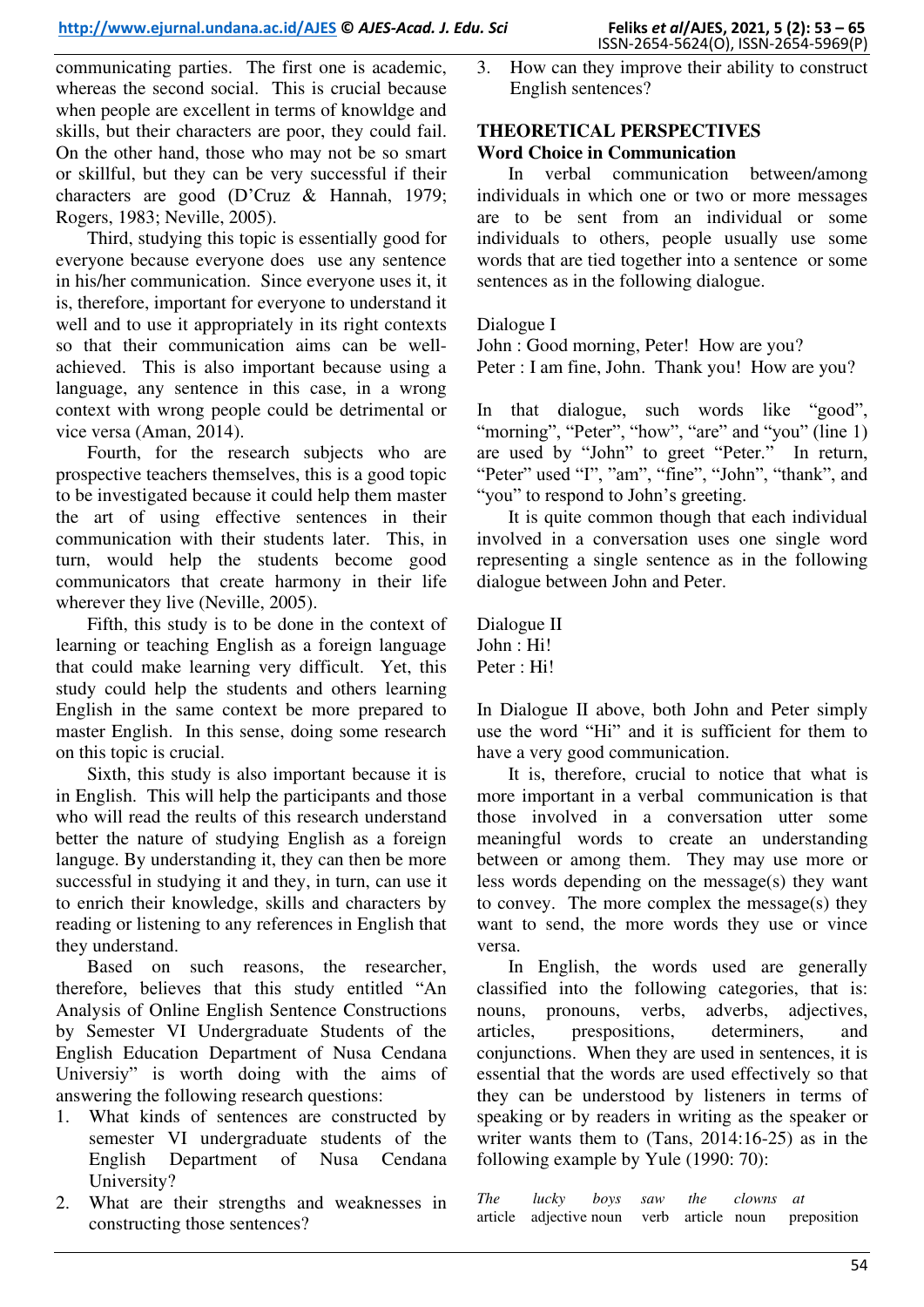| the          | circus and |                          | they | cheered loudly. |        |
|--------------|------------|--------------------------|------|-----------------|--------|
| article noun |            | conjunction pronoun verb |      |                 | adverb |

In order to use those words effectively in communication, i.e. writing and speaking, it is, therefore, crucial that both speakers and listeners or writers and readers understand how the words are correctly and properly used and formed. Those words, Yule (1990:51-58) states, can be formed through such processes as "coinage," "borrowing,"<br>"compounding," "blending," "clipping." "compounding," "blending," "clipping,"<br>"backformation," "conversion," "acronyms," "backformation," "conversion," "acronyms," "derrivation," "prefixes," "suffixes," "infixes," and "multiple processes".

In addition, knowing how they are formed in singular or plural forms for nouns, for example, is also important because it will influence how such words are used in sentences to be described below. Plural nouns, for example, need plural verbs, namely, verbs without "-s/es," whereas singular nouns need singular verbs, that is, verbs without " s/es" as in the folowing text.

#### Text 1

Peter and John buy some books every month; Peter buys books on politics, but John buys books on education.

Text 1 shows that the verb "buy" is used in line 1 of the text because its subject is "Peter and John", whereas "buys" (plus -s) in line 2 because both clauses have singular subjects, i.e., "Peter" and "John" respectively.

#### **Sentence Patterns**

In speaking and in writing, the words mentioned above are usually used in sentences. In other words, they are not used in isolation; they are used in their contexts with such functions as subjects, predicates, and objects. In general, nouns and pronouns can be both subjects and objects of sentences with some form modifications for prounouns, whereas verbs are used as predicates, while adjectives are used to modify nouns, and adverbs are used to modify verbs and adjectives as in the following Text 2.

#### Text 2

Peter Bot has met Mery Ros. He met her yesterday.

In Text 1, "Peter Bot" and "Mery Ros" are noun phrases, whereas "has met" and "met"are verbs, the words "He" and "her" are pronouns, and the word "yesterday" is an adverb of time. So, if we analyze Text 1, we find out that "Peter Bot" is the subject of sentence 1, and "He" of sentence 2, whereas "has

There are some patterns of sentences based on the verbs(s) used, that is, transitive and intransitive verbs plus those with phrases or adverbs, verbs that cannot be used in passive forms, transitive verbs with two objects, linking verbs, verbs used with "that" clauses, verbs with infinitive phrases, verbs with direct speech, verbs in various patterns, and phrasal verbs as in the following examples (Hornby, 1948: 36-41):

- 1. A large dog **appeared** (intransitive verb used alone);
- 2. A group of swans **loated by** (intransitive verb plus adverb/preposition);
- 3. Jill's behaviour **annoyed me** (transitive verb plus noun phrase/pronoun);
- 4. He **kicked the ball into the net** (transitive verb plus noun phrase pluas adverb);
- 5. I **gave Sue the book** (transitive verb with two objects, namely, noun phrase + noun phrase);
- 6. His voice **sounds hoarse** (linking verb plus adiective):
- 7. Elena became a doctor (linking verb plus a noun phrase);
- 8. She **considered herself lucky** (linking verb plus noun phrase plus adjective):
- 9. They **elected him president** (linking verb plus noun phrase plus noun phrase);
- 10. He **said that** he would walk (intransitive verb with clause or phrases);
- 11. Can you **remind me that** I need to buy some milk? (transitive verb plus noun phrase and **that** clause);
- 12. I **wonder what** the job will be like (intransitive verb plus wh-clause);
- 13. I **asked him where** the hall was (transitive verb plus noun phrase plus **wh**-clause);
- 14. I want **to leave** now (transitive verb plus **to**  infinitive);
- 15. I **forced him to go** with me (transitive verb plus noun phrase **to** infinitive);
- 16. Did you **hear the phone ring**? (transitive verb plus noun phrase plus infinitive without **to**);
- **17.** She never **stops talking (**intransitive verb plus **- ing** phrase**);**
- **18.** His comments **set me thinking (**intransitive verb plus noun phrase plus **- ing** phrase**);**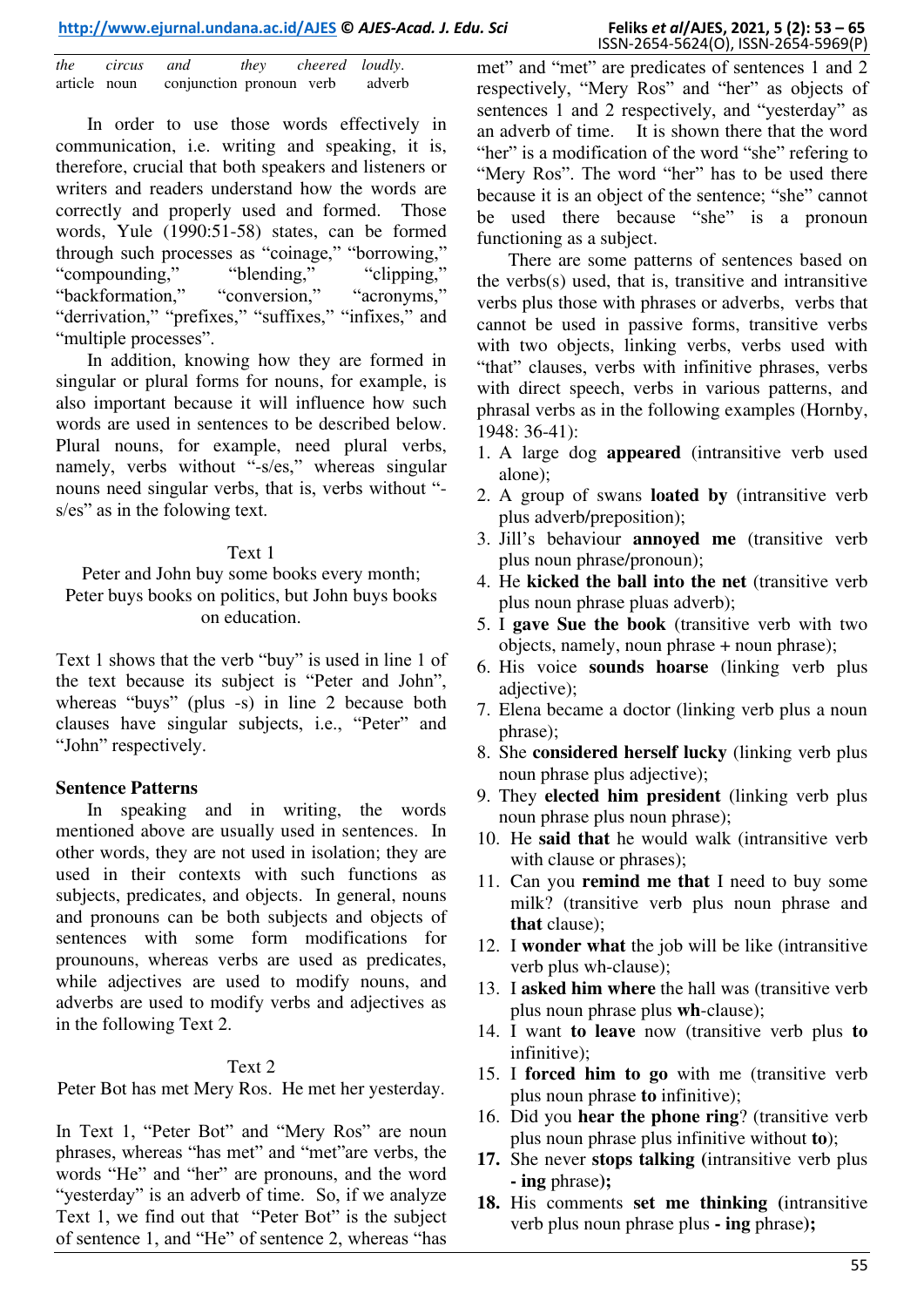- **19.** "It's snowing," she **said (**intransitive verb plus direct speech); and,
- **20.** "Tom's coming too," she **told him (**Transitive verb plus noun phrase plus direct speech**).**

It is important that language users use such patterns correctly in order to create what Yule (1990: 86) calls 'grammatical sentences' as shown below:

- 1. The girl followed the boy.
- 2. A boy helped the horse.
- 3. The horse saw a girl.
- 4. Myrna helped George recently.
- 5. George saw a horse yesterday.
- 6. A small horse followed Myrna.
- 7. The small boy saw George with a crazy horse recently.

Yule (1990: 86) adds that a failure to use any grammatical sentences results in some sentence forms that are not grammatical as in:

- 1. Boy the Myrna saw.
- 2. Helped a girl.
- 3. Small horse with girl

# **The Nature of Teaching Grammar**

This research-based article is basically related to the teaching and learning of English words (morphology) and sentences (syntax). This is why understanding how morphology, that is, "forms in language" (Yule, 1990: 60), and syntax, namely, "the structure and ordering of components within a sentence" (Yule, 1990: 80) are taught and learned in English, is, therefore, crucial.

As a general concept, grammar of any language in general, of EFL in the context of this study, should be taught contextually depending on the people who join "the grammar class." If its participants are children, grammar may not be formally taught; it may be acquired along the process of learning as children usually acquire their native language (L-1), that is, there is no grammar teaching and/or learning at all, but they can relatively master their L-1 relatively quickly and well within five or six years of age. For adults, however, the teaching of English grammar is important because their L-1 grammatical knowledge could help them master their L-2 (second or foreign language). In that sense, adults are able to compare what they have already known in their L-1 to what they are leanring in L-2. This is why people say that in learning a foreign language, children are faster than adults, but adults are better than children.

When grammar is taught, however, its teaching and learning should start from simple topics to more challenging ones. This has been applied, for example, in the teaching and learning of EFL in

Indonesian contexts: most English textbooks start with "greetings" for lower grades up to more challenging topics in upper grades in primary and/or secondary education contexts like writing "long functional texts" with relatively complex generic structures (see, for example, Alisjahbana, 1990; Naylor & Hagger, 1992; Polette, 2008; Fauziati et al., 2011; Tans, 2014).

In addition to such a principle, in teaching EFL in particular, any foreign or second language in general, teachers usually use such methods as grammar translation method, direct method, audiolingual method, and communicative method (Yule, 1990: 152-155) as well as a combination of them, that is, an eclectic method (Brown, 2008; Polette, 2008).

Those methods are usually applied by EFL teachers in relation to their teaching and learning syllabi that they design based on their understanding of their students' learning needs, talents, and environmental contexts. In other words, teachers have to design their teaching and learning syllabi that contain teaching materials which should be "relevant, various, integrated, sustainable, and holistic (Fauziati et al., 2011: 73).

In that context, Rajan (2003 in Fauziati et al., 2001: 73-74) adds, good teaching materials are those that do not merely inform some pieces of information, but faciliate and motivate them to learn as MAGIC, namely, "motivating and meaningful; authentic and appropriate; graphic and graded; interesting, interactive, and integrated; contextual and creative".

# **RESEARCH METHOD**

This research is descriptive. As a descriptive research, its major aim is to objectively describe a phenomenon (Borg & Gall, 1989; Bogdan & Biklen, 2007). In this research, the phenomenon to be investigated is online English sentence construction by undergraduate students, that is, those who joined TEFL (Teaching English as A Foreign Language) course last semester at the Undergraduate English Education Department of Nusa Cendana University in Kupang, Indonesia.

For this research, our research subjects were students who joined TEFL Course that is, Class F (37 students) and Class G (42 students). So, there were 79 students altogether. In this sense, the research subjects were purposively chosen. This reasearch was done from March (research preparation) to December, 2021 (Research results report writing and publication of this academic article based on this study).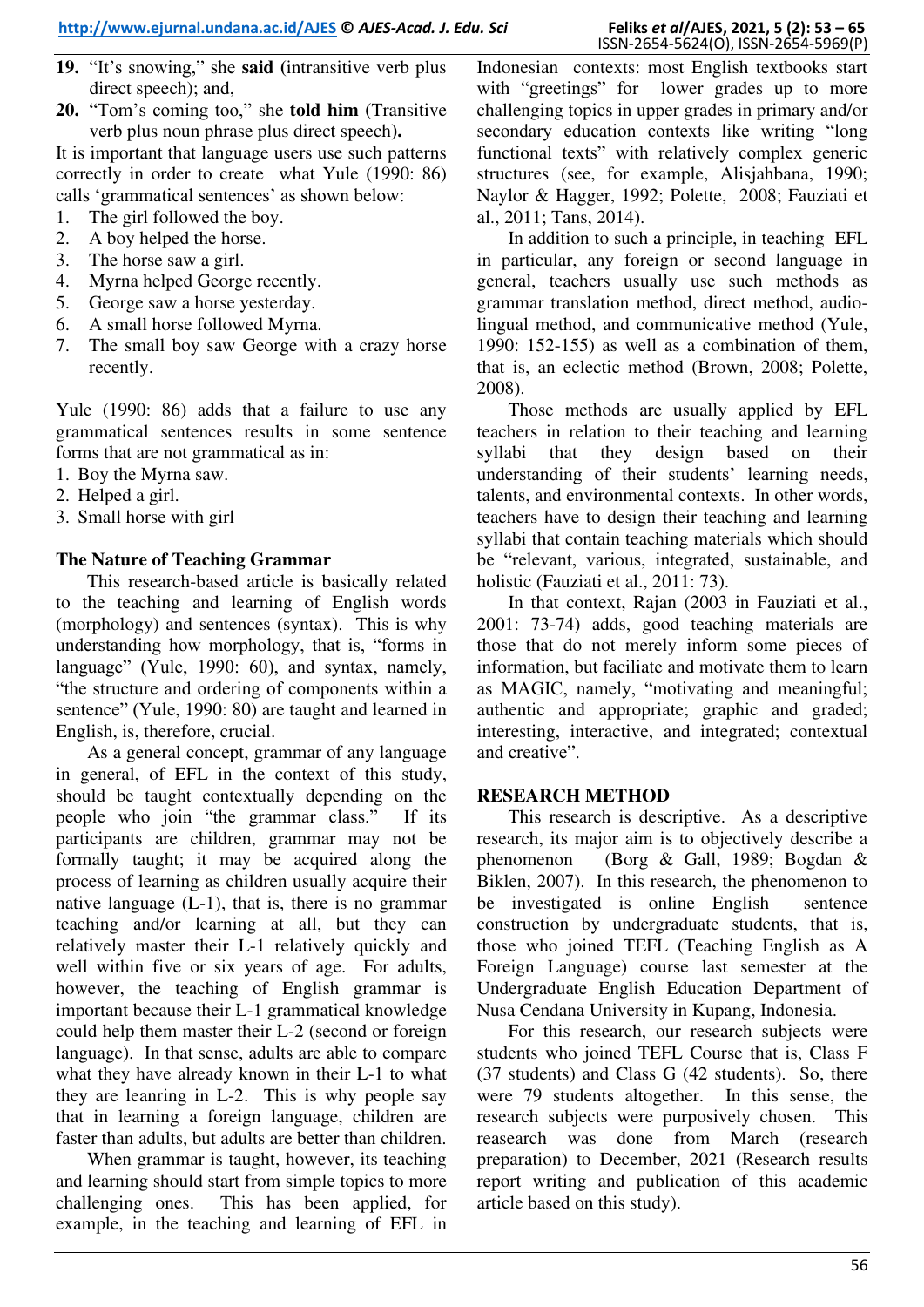To collect its research data, the researcher has used certain research intruments as indicated by, among others, Borg dan Gall (1989: 393), that is, written interviews that were distributed online and students' documents, that is, the tasks and/or commucations they made are also submitted online.

The major aim of interviewing the students online is to know what they should do to improve their ability to construct effective sentences in English when they do their tasks of TEFL or when they have to communicate with their lecturer(s) online. In the context of this research, the question that the students had to answer was this: "What do they do to improve their English (sentences) or to overcome their problems in learning English (sentences)?"

In addition, we also obtained our data from the documents that we got from our research, namely, students' tasks for TEFL courses and any discourses they could make when they communicated with their lecturer. Both documents were obtained online and printed for data analysis purposes.

Our technique to collect our data was by allowing our students to have a communication with their TEFL lecturer that was done through "Online Google Classroom" due to the Covid-19 Pandemic. This means of online communications was regarded as our research data. This was also the case for our interviews. We had written down in great details our research subjects' responses to the question stated above. Their answers to the questions lead us to the facts which they usually went through to improve their understanding of English, that is, the main subject they had to master during their studying.

In addition to allowing them to have communication with their leacturer, the students were also asked to do some tasks like writing a summary of the teaching materials they had learned/studied or writing their comments on the videos they had watched. Our focuses were to find our whether their sentence constractions were good/effective or not.

The data (coded "D" in this article) were classifed based on the research questions, namely: kinds of sentences constructed by semester VI undergraduate students of the Undergraduate English Education Department of Nusa Cendana University; their strengths and weaknesses in constructing those sentences; and, how they could improve their ability to construct English sentences.

Those data were used as they were originally written by their writers. This is why such sentences as "Thank you , sir" (D.4), "Alright, thankyou sir" (D.5); and, "Good Morning, Sir." (D.6) were written as they were without any revision (see p. 24).

Theories on sentence patterns in English (e.g. Hornby's sentence patterns) have been the basis for our analysis of the research data so that we can describe them in great details.

#### **FINDINGS AND DISCUSSIONS Kinds of Sentences Constructed**

# Simple Sentences

A simple sentence consists of one independent clause with one subject and one predicate, and it is complete as an idea. In this research, however, we also include "sentences" which do not literally have a subject and a predicate, but they are ideally complete. Therefore, such sentences as follows, written in their original forms, are included as simple sentences:

- 1. Alright, Sir (D.1);
- 2. Thank you very much! (D.2);
- 3. Thank you, Sir. (D.3);
- 4. Thank you , sir (D.4);
- 5. Alright, thankyou sir (D.5);
- 6. Good Morning, Sir. (D.6);
- 7. All right, Sir, Thank you (D.7).

The sentences above show that they do not have subjects and predicates, but they have complete meanings. Therefore, each is called a simple sentence.

In addition, the research subjects also use simple sentences that have just one single subject and one singe predicate plus other relevant words as shown below:

- 1. The third video is more theoretical (D.8., lines  $10-11$ :
- 2. Then in next video, it is about Teaching English in China (D.9, lines 12-13);
- 3. Another video is about language Teaching Methods: Communicative Approach (D.10, lines 16-17);
- 4. In teaching, it is really necessary to give an opportunity to the students to discuss any particular topic (D.11, lines 17-18);
- 5. The next one is about Theories Methods & Techniques of Teaching English (D. 12, lines 20- 21); and,
- 6. And the last video is about teaching strategy mainly about TPR (D.13, lines 23-24).

Each sentence above shows that each has one single subject and predicate. So, in sentence 1, its subject is "The third video", the second "it", the third "Another video", the fourth "it", the fifth "The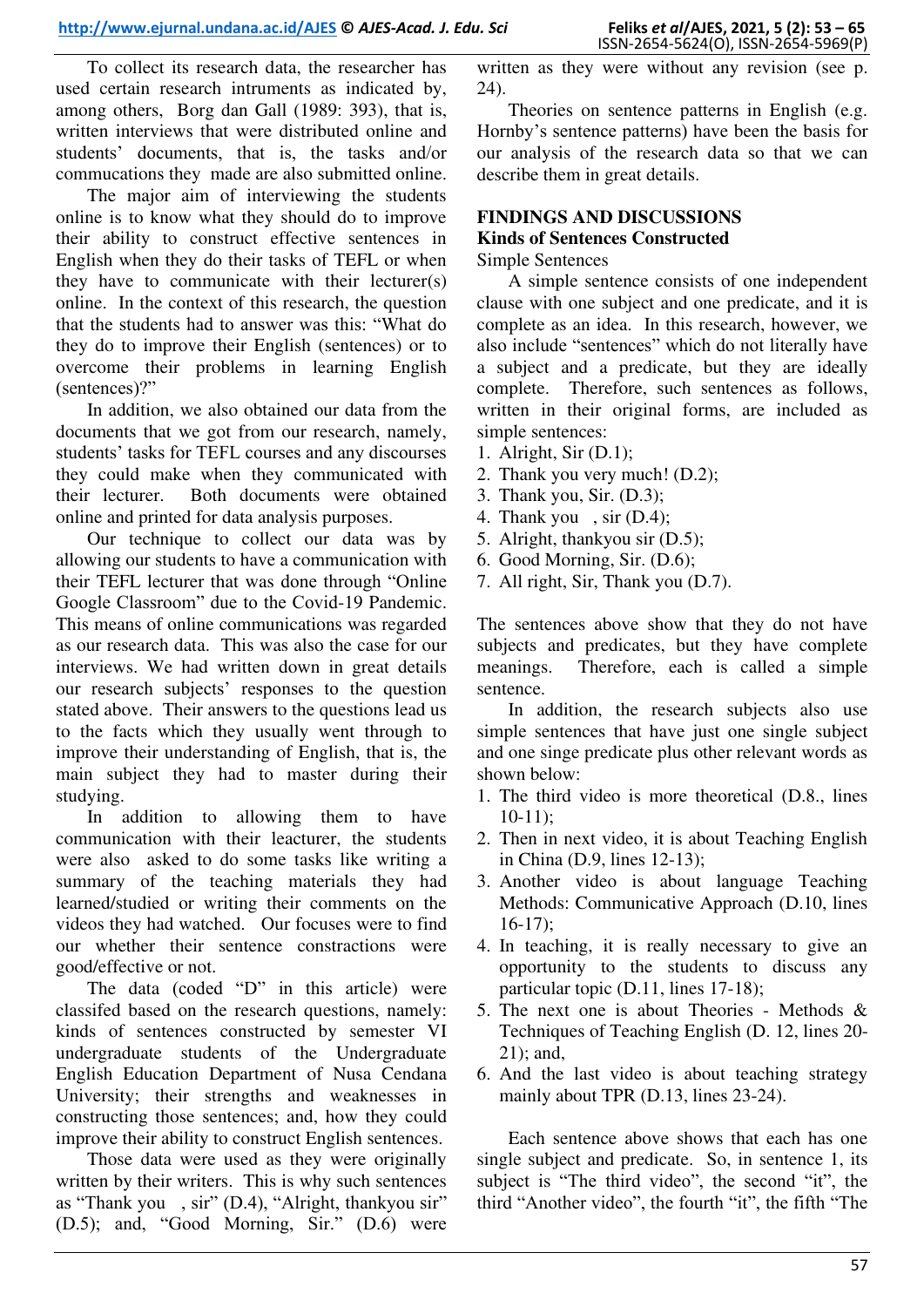next one", and the sixth "the last video." They all have the same predicate, that is, "is."

# Complex Sentences

A complex sentence is a sentence that consists of an independent clause and one or more dependent clauses. The independent clause is connected with its dependent clause(s) by subordinating conjunctions, namely, *after, although, as, because, before, how, if, once, since, then, though, till, until, when, where, whether,* and *while*, or by relative pronouns, that is, *that, which, who, whom,* and *whose.* 

Based on the criteria, the following sentences are complex sentences by our research subjects:

- 1. I would like to jot down the lessons that I learned right after I watched the videos above about Foreign Language Teaching Method (D.14, lines 1-3)
- 2. The main focus of teaching students a language is so students could be able to communicate the language learned (D. 15, lines 5-7) 2.
- 3. It discusses about a book written by Jack C. Richards which mainly contains the Approaches and Methods in Language Teaching (D. 16, lines 11-13)
- 4. In that video, I could see that an enjoyable class is very fundamental in teaching. (D.17, lines 14-15).
- 5. This video discusses important points in methods and techniques used in teaching English (D.18, lines 21-22).
- 6. So, these are the points that I conclude based on the video listed above (D. 19, line 26).

In sentence one, its independent clause is "*I would like to jot down the lessons"* and it has two dependent clauses, that is, "*that I learned"* and "*right after I watched the videos above about Foreign Language Teaching Method".* In sentence two, its independent clause is "*The main focus of teaching students a language is,"* whereas its dependent clause is*"so students could be able to communicate the language learned."* Sentence three has one independent clause, that is, "*It discusses about a book,"* and two dependent clauses, namely: 1. "*written by Jack C. Richards;" and, 2) "which mainly contains the Approaches and Methods in Language Teaching."* Sentence four has one independent clause and one dependent clause, namely, "*In that video, I could see"*and "*that an enjoyable class is very fundamental in teaching" successively.* Sentence five has one

independent clause, that is, "*This video discusses important points in methods and techniques,"* while its dependent clause is "*used in teaching English"*  which is an elliptical form of "which is in ...". Sentence six has one independent clause, that is, *"these are the points,"* and it has three dependent clauses, namely, "*that I conclude," "based on the video" and "listed above".* The last two clauses are elliptical forms of *"which is based …" and "which is listed …".*

So, based on the independent and dependent clauses found on those sentences, it is known that all the sentences are included in complex sentences. In other words, the sentences are called complex sentences because each of them has one independent clause and one or more dependent clauses as explained above.

### Compound Sentences

A compound sentence is a sentence that has at least two independent clauses connected by such coordinating conjunctions as *and, but, or, nor, for, yet,* and *so* or a semicolon (;) as in the following data:

- 1. So, right after the class or lecture, teachers should choose a topic or more so the students could discuss and train their ability in communicating their ideas (D. 19, lines 18-20);
- 2. Students have different learning styles but teachers should focus on teaching them the objectives and build their understanding of the lesson (D. 20, lines 23-24).

Each sentence above consists of two independent clauses. In the first, both independent clauses have been connected by the coordinating conjunction "so" and in the second by the word "but". In both contexts, the independent clauses can be main sentences of their own. In other words, both can be changed into the following sentences with, more or less, the same meanings, namely:

- 1. Right after the class or lecture, teachers should choose a topic or more;
- 2. The students could discuss and train their ability in communicating their ideas;
- 3. Students have different learning styles; and,
- *4.* Teachers should focus on teaching them the objectives and build their understanding of the lesson.

As sentences of their own, they have their own subjects, namely, "teacher" in the first sentence, "the student" in the second, "students" in the third, and "teachers" in the fourth. They also have their own predicates, namely, "should choose" in the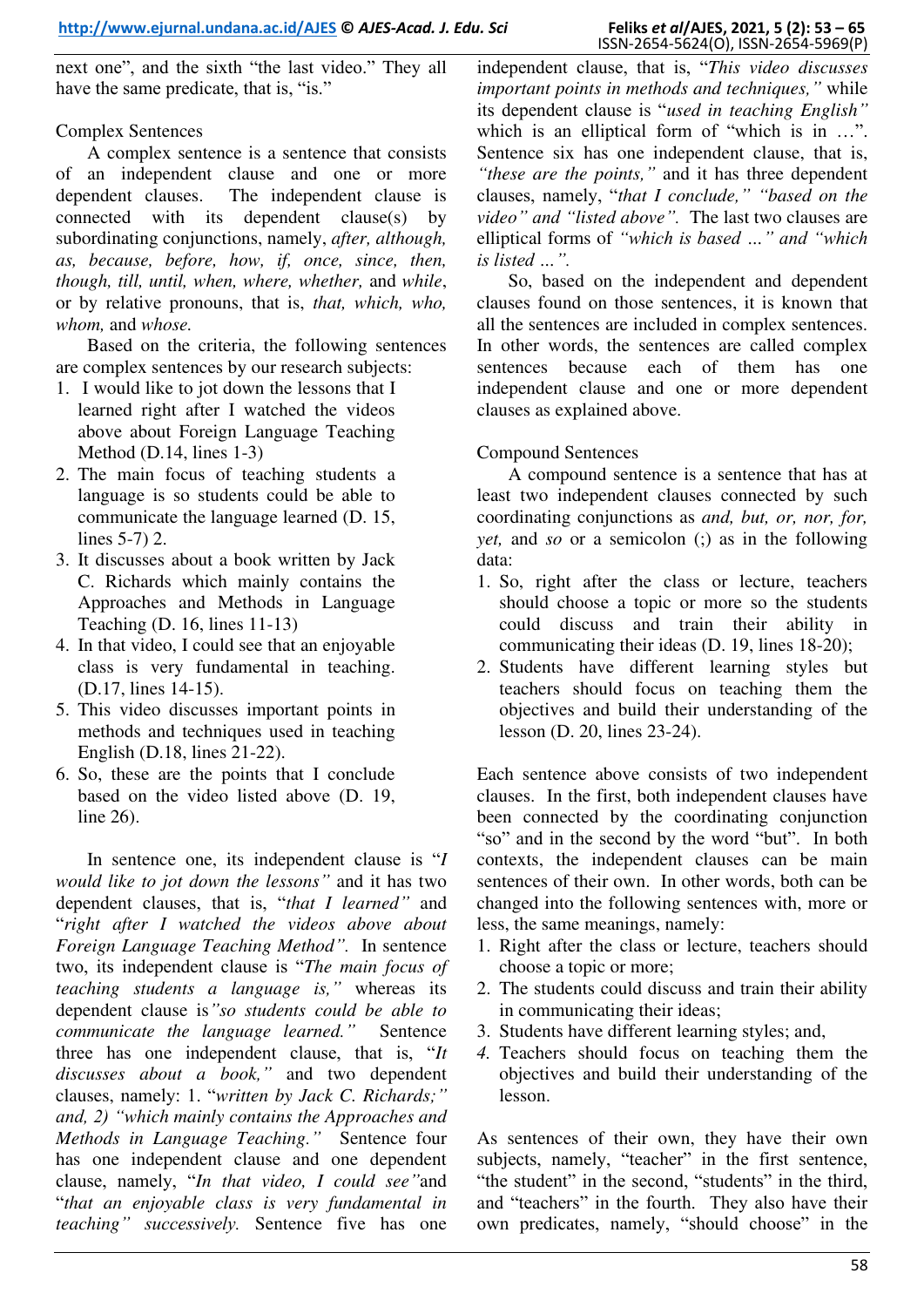second, "could discuss and train" in the second, "have" in the third, and "should focus" in the fourth. Those subjects and predicates make them independent sentences.

### Compound-Complex Sentences

A compound-complex sentence consists of at least two independent clauses and one or more dependent clauses. Like compound sentences, the independent clauses are united by coordinating conjunctions as in the following sentence written by a research subject:

The next video is about learning how to teach English and from this video I learned that about the importance of applying a good methodology in teaching (D. 21, lines 6-8).

The sentence shows that it has two independent clauses, that is: 1. *The next video is about learning;*  and, *2. from this video I learned that about the importance of applying a good methodology in teaching.* Both clauses are joined by the coordinating conjunction *"and";* what makes them a compound-complex sentence is that an independent clause in the sentence has its own dependent clause, that is*, "how to teach English"*  for the independent clause *"The next video is about learning."*

# **Students' Strengths in Constructing English Sentences**

The data show that the students as subjects of this research have various strengths in constructing English sentences. First, they have managed to use mostly all kinds of English sentence structures in their writing as shown by the example above (Point 4.1). Secondly, their sentence constructions are not only effective, that is, they are grammatically correct and, therefore, their meanings are clear, but also various in terms of the sentence patterns, vocabulary, and mechanics they use as in the following examples:

- 1. Thank you very much! (D.2);
- 2. Thank you, Sir. (D.3);
- 3. The third video is more theoretical (D.8., lines 10-11);
- 4. In teaching, it is really necessary to give an opportunity to the students to discuss any particular topic (D.11, lines 17-18);
- 5. And the last video is about teaching strategy mainly about TPR (D.13, lines 23-24).
- 6. In that video, I could see that an enjoyable class is very fundamental in teaching. (D.17, lines 14- 15);
- 7. This video discusses important points in methods and techniques used in teaching English (D.18, lines 21-22);
- 8. So, these are the points that I conclude based on the video listed above (D. 19, line 26); and,
- 9. The next video is about learning how to teach English and from this video I learned that about the importance of applying a good methodology in teaching (D. 21, lines 6-8).

The sentences above show some research subjects' strengths in constructing English sentences in terms of the contents/messages they want to express through the sentences they use, the sentence structures they construct, and the mechanics they use in their sentences. As seen in the sentences above, the messages/contents they create in the sentences var. Sentences 1 and 2, for example, express what is called "saying thanks" in relation to "interpersonal text" (see, Fauziaty et al.: 2011), others are statements in which some ideas are presented in very clear sentence structures like subject(s), predicates, and/or complements as well as other pieces of information like adverb of time and place in simple sentence, but also in compound sentence forms.

Sentences 3-5 are simple sentences that the student writers use perfectly, in terms of their subjects and predicates which are in singular in each sentence. The third sentence, namely, "The third video is more theoretical," (D.8., lines 10-11), for example, is a simple sentence, that is, its subject is "The third video" and its predicate is "is more theoretical." In terms of its grammatical pattern, it is correct because its subject is in agreement with its predicate, "is more theoretical." It is also correct in terms of the tense used, that is, simple present tense to show the nature of the video, that is, "more theoretical" which is true for the past, present and future conditions.

The data also show that the students are also competent in using complex sentences, namely, sentences 6-8 of the examples shown above. These are complex sentences because each of the sentence has one independent clause and one dependent clause as described in the following table.

**Table 4.1: Classification of Independent and Dependent Clauses** 

| No. | Independent | Dependent Clause                                                                                        |  |
|-----|-------------|---------------------------------------------------------------------------------------------------------|--|
|     | Clause      |                                                                                                         |  |
|     | could see   | In that video, $I \mid$ that an enjoyable class is<br>very fundamental in<br>teaching. (D.17, lines 14- |  |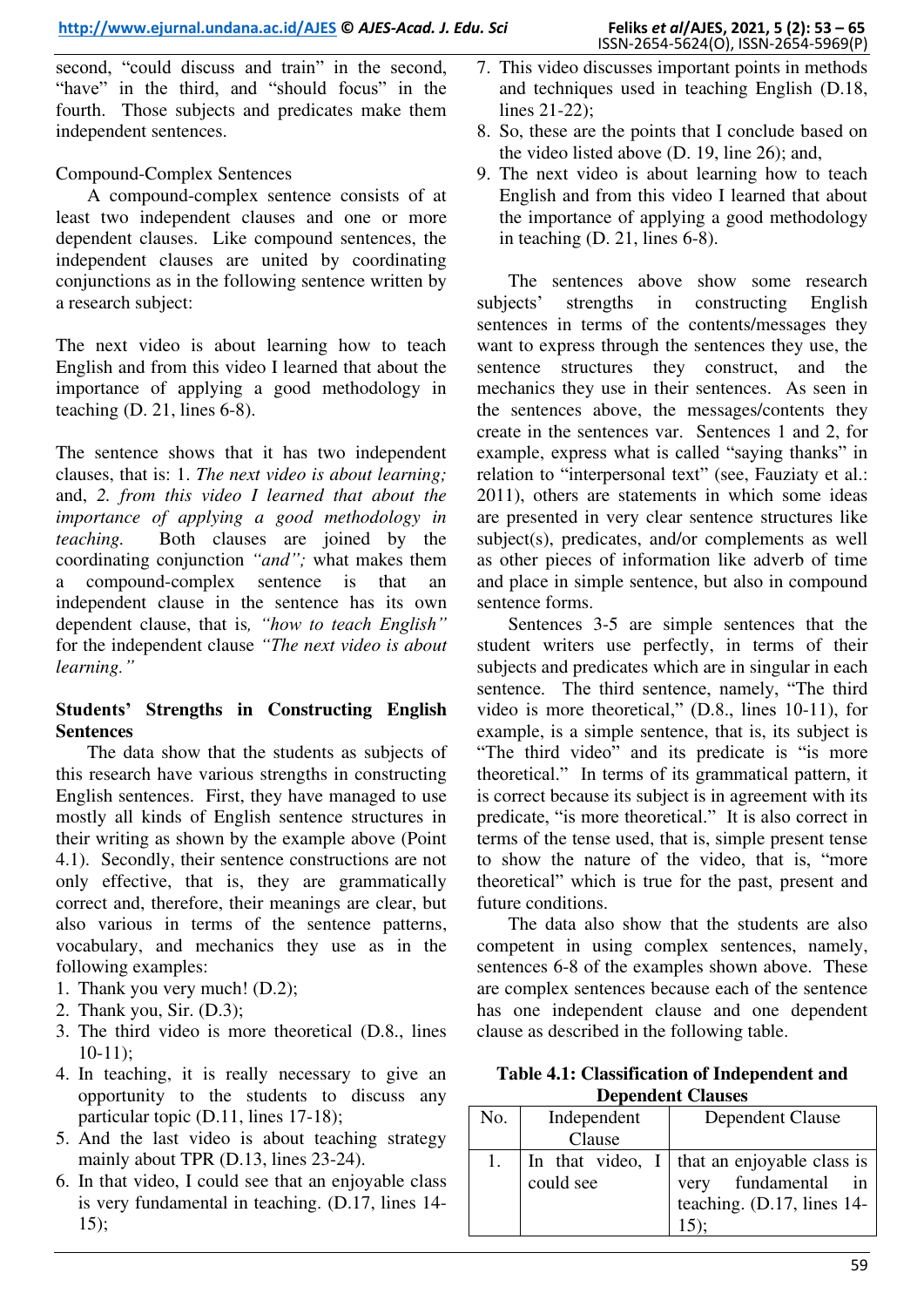| 2. | This                               | video (that/which are) used in               |
|----|------------------------------------|----------------------------------------------|
|    | discusses                          | teaching English (D.18,                      |
|    | important points $ $ lines 21-22); |                                              |
|    | in methods and                     |                                              |
|    | techniques                         |                                              |
| 3. |                                    | So, these are the   That I conclude based on |
|    | points                             | the video listed above                       |
|    |                                    | (D.19, line 26)                              |

As a clause, each independent clause and dependent clause have their own subject, that is, *I, This video,* and *these* as the subjects for the independent clauses and *could see, discusses important points in methods and techniques,* and *are the points* are the predicates and their complements (i.e. objects etc.) for the independent clause. Whereas for the dependent clauses, its subjects are "an enjoyable class" for sentence 1, (methods and techniques which/that) for sentence 2, and "I" for sentence three; its predicates are "is very fundamental in teaching" for sentence 1, "are used in teaching English" for sentence 2, and "conclude based on the video listed above" for sentence 3.

It is important to state here, however, that sentence three above has three dependent clauses, namely: 1. that I conclude; 2. (that/which is) based on the video; and, 3. (that/which is) listed above. In that sense, the subject of each dependent clause is as follows: I for dependent clause 1, (the points) for dependent clause 2, and the video for the dependent clause 3; their predicates are "conclude" for dependent clause 1, (is) based on the video for dependent clause 2, and "is listed above" for dependent clause 3. It is clear here that what is used in dependent clauses 2 and 3 are elliptical forms so that their subjects are not literally written but they are understood well in the context, so that their subjects are as clear as crystal by those whose English is of advanced level.

Sentence 9 (p. 28), that is, "The next video is about learning how to teach English and from this video I learned that about the importance of applying a good methodology in teaching" (D. 21, lines 6-8) is a compound sentence, that is, the first independent clause is "The next video is about learning how to teach English" and the second is" from this video I learned that about the importance of applying a good methodology in teaching". As an independent clause, each has its own subject and predicates. The subject of the first is "The next video" and its predicate is "is about learning how to teach English." For the second, its subject is "I" and its predicate is "learned that about the importance of applying a good methodology in teaching."

The sentences above are all well-structured and, therefore, they can be understood without any difficulty. This is why these sentences show the student writers' strengths in sentence construction. In sentence 9, however, the use of the word "that" is misleading. So, to make the sentence more effective, it should not be used so that the sentence would be like this: "The next video is about learning how to teach English and from this video I learned about the importance of applying a good methodology in teaching" (D. 21, lines 6-8). Yet, if that has to be used in that sentence, some modifications should be made so that it could be like this: "The next video is about learning how to teach English and from this video I learned that it is important to apply a good methodology in teaching." What sentence should be used depends, of course, on the writer him/herself, that is, what he/she really means. However, it is still regarded as a strength of the writer because the use of the word "that" in that sentence does not really ruin the whole meaning of the sentence. In other words, the sentence is still effective despite the use of the word "that". This is why this sentence is still regarded as a strength of the students in writing good sentence in English.

In addition, the research students' good competences in constructing English sentences can also be seen by their use of mechanics in constructing their sentences. Sentences 1-9 above have been written without errors in punctuation and spelling.

Such strengths as contents, structures, and mechanics can also be seen in the following sentences: 1. I've been watching the video upstairs (D.22); and, 2. I'd like to comment on it (D.23). Those two sentences also show that the student can indeed write the sentences whose contents, structures, and mechanics are all well-done.

# **Students' Weaknesses in Constructing English Sentences**

Acknowledging that the students have some strengths in constructing English sentences as stated above (Point 4.2) does not mean that the students have no mistakes or errors in constructing the sentences they use in communicating with their lecturers. Some examples of their errors and/or mistakes that indicate their weaknesses in constructing English sentences can be seen below:

- 1. Alright, Sir (D.24);
- 2. Thank you , sir (D.25);
- 3. Alright, thankyou sir (D.26);
- 4. Good Morning, Sir. (D.27);
- 5. All right, Sir, Thank you (D.28).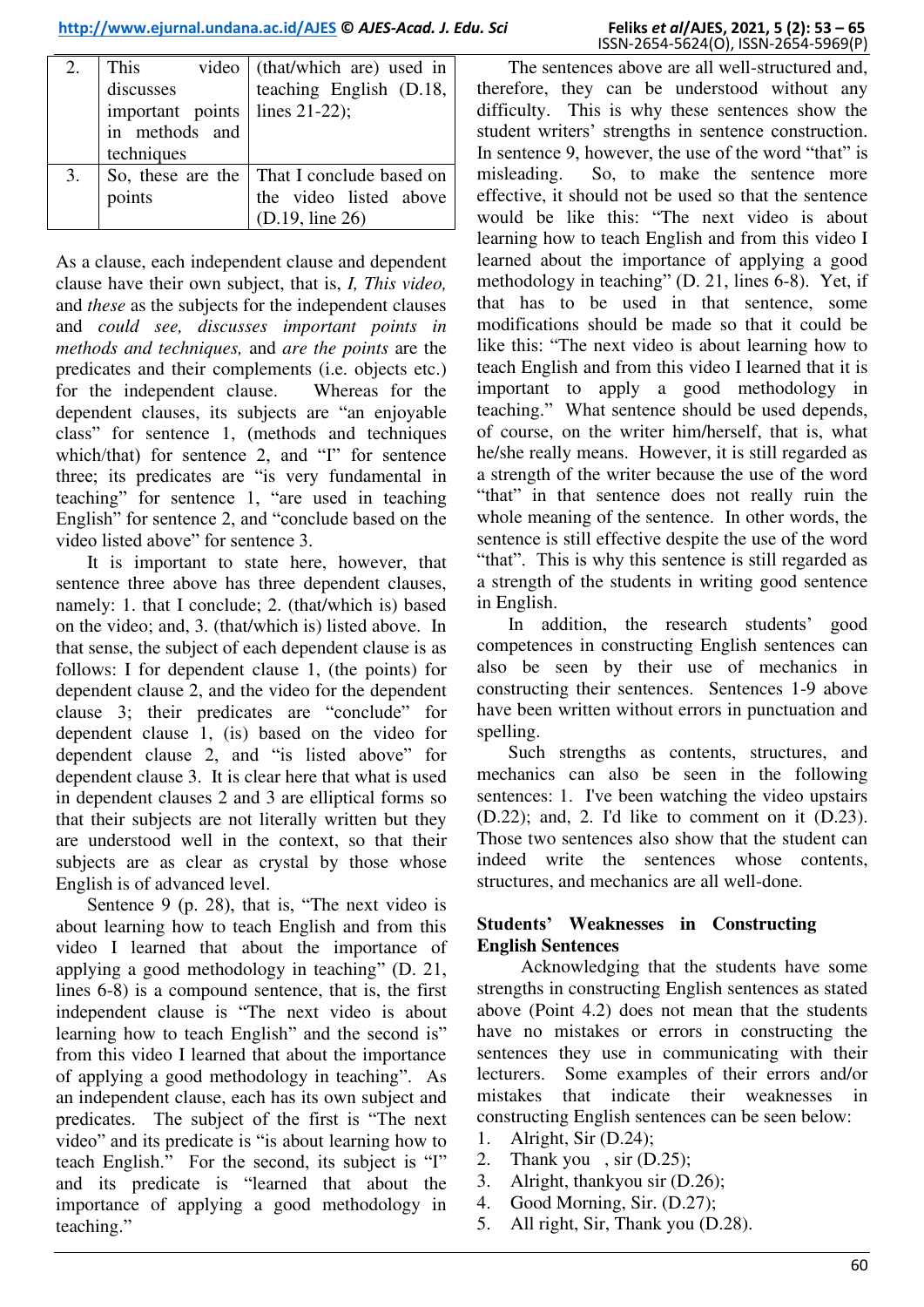- 6. Then in next video, it is about Teaching English in China (D.29, lines 12-13);
- 7. Another video is about language Teaching Methods: Communicative Approach (D.30, lines 16-17);
- 8. The next one is about Theories Methods & Techniques of Teaching English (D. 31, lines 20-21); and,
- 9. I would like to jot down the lessons that I learned right after I watched the videos above about Foreign Language Teaching Method (D.32, lines 1-3)
- 10. The main focus of teaching students a language is so students could be able to communicate the language learned (D. 33, lines 5-7) 2.
- 11. It discusses about a book written by Jack C. Richards which mainly contains the Approaches and Methods in Language Teaching (D. 34, lines 11-13)
- 12. Good afternoon Sir, sorry i'm late sending assignments because the network here is not very supportive. Thank you very much sir. (D.35, lines 1-2).
- 13. Thank you very much sir. (D.36, line 2).

As seen from the sentences above, the student writers' weaknesses can be described as follows. Frist, in Sentence 1 (D.24) above, the writer fails to use punctuations like an exclamation mark and comma, spelling, and spaces in constructing a sentence. In sentence 1, for example, the sentence is without an exclamatory mark. So, it should be, "Alright, Sir!"

In Sentences 2-4, the writer fails to use a comma and spelling correctly. The sentence should be changed as follows to make them more effective: 1. Thank you, Sir!

- 2. Alright, thank you, Sir!
- 3. Good morning, Sir!

The modifications show that there should be no space after "you", that is, comma must be written right after "you" as in the modification above, and there should be an exclamatory to end the sentence. This is also the case for the second sentence: there should be a space between "thank" and "you" as well as an exclamatory mark to end the sentence. In Sentence 4, the word "Morning" may not be capitalized and an exclamatory mark be used to end the sentence as in the modification above.

Problems related to spelling can also be seen in Sentences 6-9 and Sentence 11. So, the sentences should be revised as follows:

- 1. Then in next video, it is about teaching English in China;
- 2. Another video is about language teaching methods: communicative approach;
- 3. The next one is about theories ethods & Tetchniques of teaching English:
- 4. I would like to jot down the lessons that I learned right after I watched the videos above about foreign language teaching method.
- 5. It discusses about a book written by Jack C. Richards which mainly contains the approaches and methods in language teaching.

The second weakness is that the student writer fails to separate two sentences with two different ideas. In other words, they tend to unify two sentences into one single sentence, but the unification is not effective as in Sentence 5 above. To make it more effective, the sentence should be separated into two, that is: Alright, Sir! Thank you! (D.28).

This is the case for Sentence 12. The student writer fails to separate two main ideas into two different sentences. So, the sentence should be changed into two sentences, namely: Good afternoon, Sir! Sorry, I'm late sending (you my) assignments because the network here is not very supportive.

The third is that the students fail to use some words correctly. In other words, their problem is related the use of some vocabulary like "so" as in Sentence 10 above. To make it more effective, it should be like this: *The main focus of teaching students a language is that students could be able to communicate the language learned*. So, instead of using the word "so", the writer should use the word "that" in that context.

Some weaknesses, which have been underlined by the researchers, can also be seen in the following sentences constructed by the students:

- 1. In the first video about "natural approach/direct methods language teaching" i learned about the importance of developing communicative skills (D.37, lines 2-3).
- 2. The next video "language teaching methods : communicatif approach" taught me the importance of promoting conversation in class and supervising students' progress because there is no purpose in learning when you talk too much (D.38, lines 3-4).
- 3. The next video "learning how to teach english esl methodology at the language house tefl" contains methods and ways used to teach language as teachers of foreign languages (D.39, lines 4-5)
- 4. The next video "theoris-methods & techniques of teaching english" contains information on English teaching techniques and is very important because it is so helpful for teachers to be better at teaching (D.40, lines 5-6).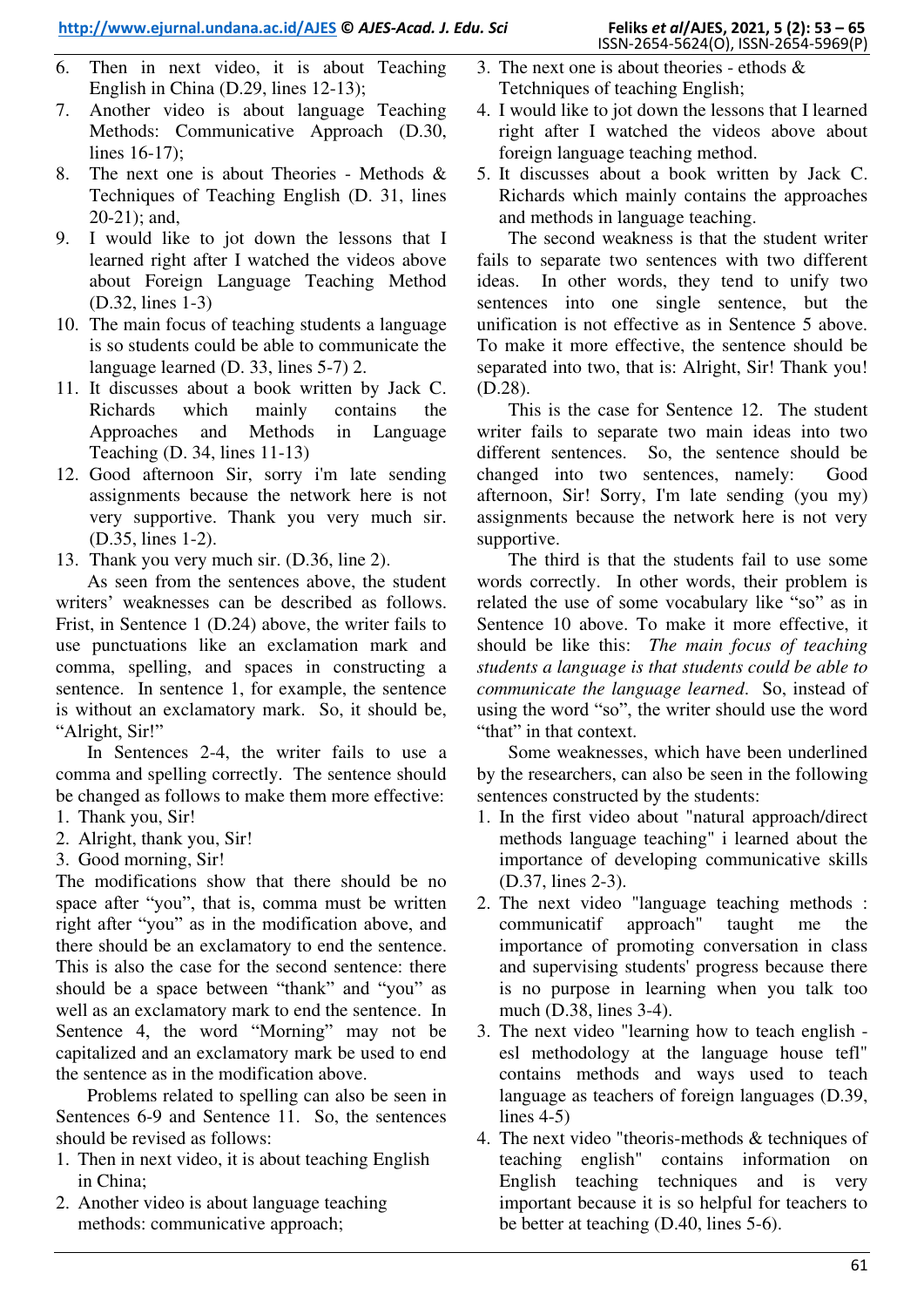- 5. The next video "Jack c. Richards approaches and methods in language teaching" contains a different approach or textbook method for an English teacher, it also develops a knowledge of student and teacher consciousness (D.41, lines 6- 7).
- 6. The last video "Teaching english in china" of teaching English in China in the video I saw that the atmosphere in the classroom was very cheerful where the teacher made the students enthusiastic about taking the lesson where it was good to avoid getting students bored (D.42, lines 10-12).

The sentences should be made more effective as follows:

- 1. In the first video about natural approach/direct methods language teaching, I learned about the importance of developing communicative skills (D.37, lines 2-3).
- 2. The next video, (namely), "Language Teaching Methods: Communicative Approach," taught me the importance of promoting conversation in class and supervising students' progress because there is no purpose in learning when you talk too much (D.38, lines 3-4).
- 3. The next video, "Learning How to Teach English - ESL methodology at the language house TEFL," contains methods and ways used to teach language as teachers of foreign languages (D.39, lines  $4-5$ )
- 4. The next video, "Theories, Methods & Techniques of Teaching English," contains information on English teaching techniques and (it) is very important because it is so helpful for teachers to be better at teaching (D.40, lines 5-6).
- 5. The next video, "Jack C. Richards Approaches and Methods in Language Teaching" contains a different approach or textbook method for an English teacher and it also develops a knowledge of student and teacher consciousness (D.41, lines 6-7).
- 6. The last video, "Teaching English in China," I saw that the atmosphere in the classroom was very cheerful where the teacher made the students enthusiastic about taking the lesson where it was good to avoid getting students bored (D.42, lines 10-12).

As seen from the modifications made to the sentences above, the students' weaknesses are mainly related to: 1. Spelling and punctuations (Sentences 1-6); and 2. compound sentence construction (Sentences 4-5).

# **Ways of Improving Students' Ability to Construct English Sentences**

It was found that there are 11 ways or strategies to improve students' competence in constructing good/correct English sentences, namely: 1. Knowing what their problems are in learning English; 2. Knowing how to solve their problems in learning English; 3. Studying (English structure) harder to improve and/or to solve their learning problems; 4. Doing their best in learning English; 5. Being more disciplined in studying;6. Being more determined to succeed; 7. Writing a lot; 8. Reading a lot; 9. Watching English programs more; 10. Practicing to talk/listen a lot in English; and, 11. Asking questions to relevant people like lecturers when in trouble.

Such strategies have been digested from the research subjects' ideas when communicating with their lecturers, namely: creating some steps in designing or planning school lessons; seeking additional information through social media and stories from teachers who already have more experience; keeping on studying harder to improve their English: speaking, listening, reading, writing, vocabulary, grammar, and theories of teaching and learning in general, of language teaching and learning in particular, so that they can be winners in the future; learning to make interesting school lesson plans; discussing with a foreign language teachers; learning more about the principles of designing a syllabus; using language learning media because it is a tool used by students and teachers to facilitate their teaching and learning process and the tools used can be adapted to existing circumstances; reading in great details and, if a topic is not clear, reading it critically over and over again; learning to understand any language methods used; studying and examining what is difficult in English; using language teaching media that really helps them in learning English; interacting regularly with the media and understanding the relationship between language and media that makes it easy to study according to the practices they do; learning the methods and strategies that exist from such media as YouTube which becomes a medium to study TEFL; learning foreign languages using media as a good way or method for the development and assistance of good learning; trying and keeping on trying so that they undesrtand what they can't; translating into Indonesian or from Indonesian when there are words that they don't understand; watching some interesting videos on successful teaching and learning of English; trying to motivate themselves so that they can be very creative and active in learning English; studying on their own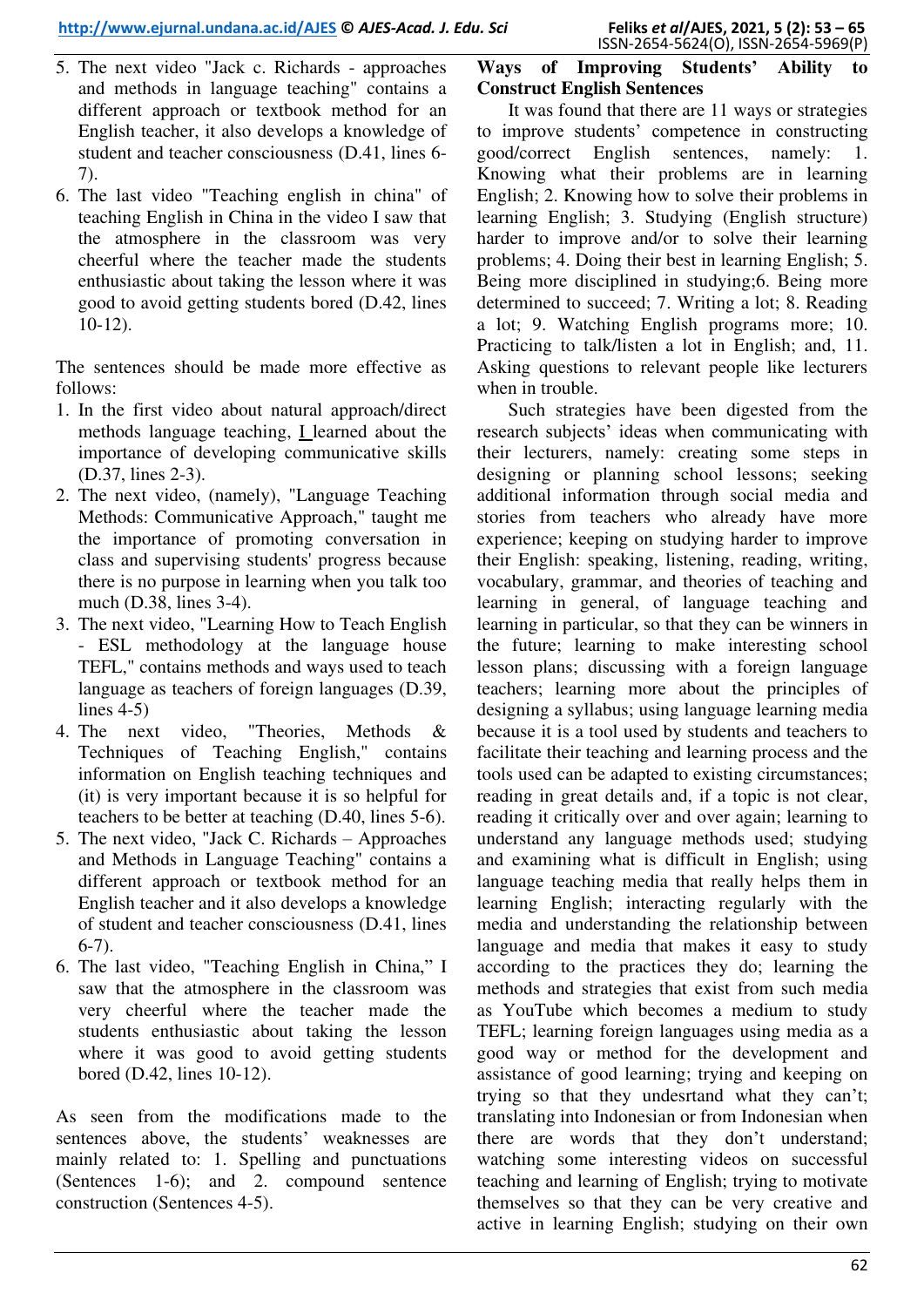and looking for additional explanations from videos on YouTube and other sources; relearning any topic that they don't understand and looking for references to find any solutions to their learning problems; learning from any relevant videos about TEFL because those videos provide good knowledge and practices to be better in learning/understanding TEFL; studying/working independently or in a group to conceptualize, design, and launch their innovative products in front of classmates and community leaders; motivating themselves in learning English and using it in more scommunicative ways; learning and practicing consistently; downloading EnglishTV programs and movies, listening to the radio programs, and watching local news; keeping on listening to entertaining things and trying to get the gist of what's going on; relying on previous knowledge/learning; learning such materials as handouts on principles of designing English syllabus and steps in designing/planning English lessons; and, doing the following things: 1. analysis of audience needs; 2. determining learning goals; 3. recalling prior knowledge; 4. designing good/relevant learning contents; 5. developing learning contents; and, trying to read the teaching materials over and over again and to look up videos on YouTube for more understanding.

# **CONCLUSIONS**

In conclusion, it is worth stating here that most of the students joining this course on TEFL are competent in constructing correct and effective simple, complex, compound, and compoundcomplex sentences including sentences which are discursive on their own.

However, there are also some cases in which some of them fail to use correct and effective English sentences for their sentences contain some mistakes related to their structures, vocabulary, and mechanics. This problem, in turn, creates misunderstanding that makes it quite difficult for readers to see what they mean.

The students do acknowledge such problems and try to solve them by, for example, studying English harder and being more active in reading, writing, speaking and listening in English in general, in understanding TEFL in particular. It is believed, therefore, that as prospective English teachers they are on the right tract to "master" the language, including its sentence construction, theories, and its best practices related to the teaching and learning of English. This is excellent despite the fact that during this Covid-19 pandemic they mostly learn from home. So, learning from

home by using such media as the Internet like *YouTube* has improved their mastery of EFL, its theories, and the best practices of TEFL which are crucial for them as future teachers.

### **REFERENCES**

- Alisjahbana, S.T. 1990. "The Teaching of English in Indonesia." In J. Britton, R. E. Shafer, and K. Watson (eds.), *Teaching and Learning English Worldwide*. Clevedon: Multilingual Matters, pp. 315-327.
- Aman, L. 2014. ""Sakitnya Mahasiswa Tuh di Sini: Soal Sikap Ilmiah Mahasiswa." Journal *Media Pendidikan: Cakrawala NTT*, 1-15 January, pp.32-33.
- Ask Scientific. 2014. "Sentence Construction: The Base of a Strong Argument." February. [https://www.askscientific.com](https://www.askscientific.con/). Downloaded on February, 12, 2021.
- Balal, B.A. 2015. "Difficulties of Building English Sentences in Writing." A Paper presented in a conference entitled "The European Cofenrence on Language Laearning" at Dubai, UAE, February. [https://www.researchgate.net.](https://www.researchgate.net/) Downloaded on 10 January, 2021.
- Brown, H. D. *Prinsip Pembelajaran dan Pengajaran Bahasa.* Translated by Noor Cholis and Yusi Avianto Pareanom. Jakarta: Kedubes Amerika Serikat.
- Bogdan, R. C. & Biklen, S. K. *Qualitative Research for Education: An Introduction to Theories and Methods.* Boston: Pearson Education.
- Borg, W.R. & Gall, M.D. 1989. Educational Research: An Introduction. New York: Longman.
- Clark, I.L. 2008. *Concepts in Composition: Theory and Practice in the Teaching of Writing.* New Jersey: Taylor and Francis.
- Cummnis, J. 1979. "Linguistic Interdependence and the Educational Development of Bilingual Children." *Review off Educational Research,* 49(2), pp. 222-251.
- D'Cruz, V. & Hannah, W. (Eds.)1979. *Studies in Educational Theories: Perceptions of Excellence.* Melbourne: Polding Press.
- Diana. 2017. "The Syntactic of english Sentence Structure in brad Bird's The Incredibles." A thesis submitted to English Language and Teaching Department, Tarbiyah and Teachers Training Faculty, Syekh Nurjati State Islamic Institute, Cirebon, in Partial Fulfilment of the Requiremens of Undergraduate Degree. [https://reposiroy.syekhnurjati.ac.id.](https://reposiroy.syekhnurjati.ac.id/)

Downloaded on January 15, 2021.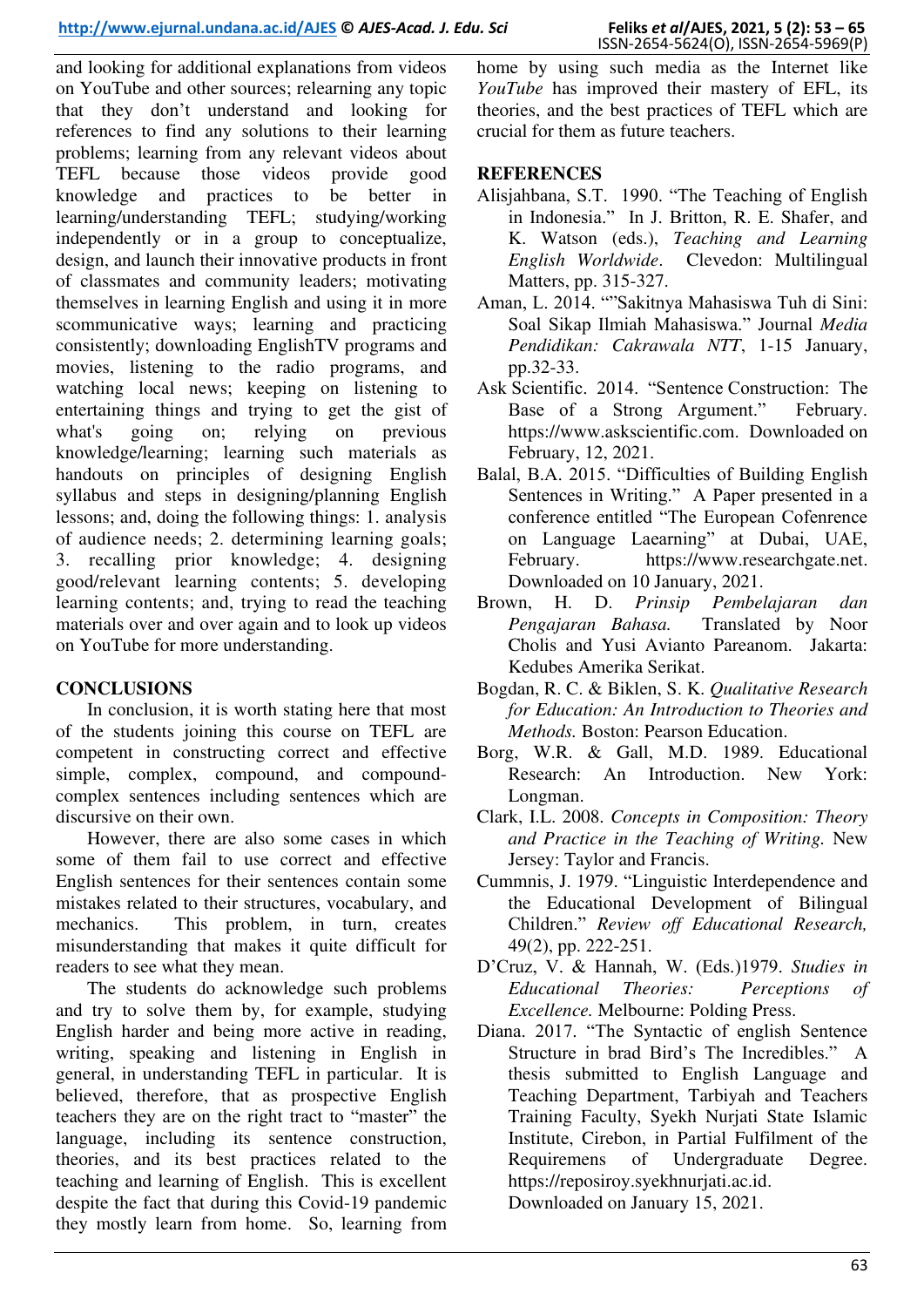- Diaz-Chamacho, C., Foleyy, C. L., and Petty, J.A. 1995. "A Comparision of Imagery Dialogue and Drawing Prewriting Strategies with Second-Grade Students in Guam." *Eudcational Research,* 37(2), pp. 177-184.
- Din, M. & Ghani, M. 2017. "Problems in Sentence Construction at HSSC Level in Pakistan". International Journal of English Inguistics, Vol. 8(1), October, pp. 200-211.
- Edelsky, C. 1982. "Writing in a Bilingual Program: The Relation of L1 and L2 Texts." *TESOL Quarterly,* 16(2), June, pp. 211-228.
- Fauziati, E., Ariatmi, S. Z., Laila, M., Srijono, Dj., Wjayanto, A., Fatmawati, R., Prasetyarini, A., & Hidayat, N. 2011. *English Language Teaching and Learning: Theory and Practice. An Education and Training Module for Indonesian Propspective Professional Teachers (PLPG).*
- Freire, P. 1972. *Pedagogy of the Oppressed. London: Penguin Books.*
- Furey, W. M. Jr. 2017. "Examining The Effectiveness of a Sentence Construction Intervention Combined with Self-Regulation Instruction Using a Regression Discontinuity Design". A dissertation submitted to the Graduate School of the University f Massachusetts Amherst in Partial Fulfilment of the Requirements for teh Degree of Doctor of Philosophy. College Education, School of Psychology. Downloaded on January 15, 2021.
- Graves, D. 1983. *Writing: Teachers and Children at Work.* London: Heinemann Educational Books.
- Hornby, A.S. 1948. *Oxford Advanced Learner's Dictionary.* Oxford: Oxford Universityy Presss.
- Illich, I. 1976. *Deschooling Society.*  Harmondsworth: Penguin Books.
- Jenson,R.M. 1992. "Can Growth in Writing Be Accelerated? An Assessment of Regular and Accelerated College Comparision Course." *Research in the Teaching of English,* 26(2), hlm. 194-211.
- Kress, G. 1994. *Learning to Write.* London: Routledge. Langer, J.A. & Applebee, A.N. *How Writing Shapes Thinking: A Study of Teaching and Learning.* Urbana, Il.: National Council of Teachers of English.
- Malaca-Sistoza, J. 2016."English Sentence Construction ability of the students of Cagayan State University at Gonzaga, Cagayan." International Journal of Advanced Research in Management and Social Sciences. Vol. 5(6). June, pp. 544-554.
- Naylor, H. & Hagger, S. 1992. *Paths to Proficiency.*  Essex, England: Longman
- Neville, B. 2005. *Educating Psyche: Emotion, Imagination, and the Unconscious Learning.*  Melbourne: Flat Chat.
- Odell, L. 1977. "Measuring Changes in Intellectual Processes as One Dimension of Growth in Writing." Dalam C. R. Cooper dan L. Odell (Ed.), *Evaluating Writing: Describing, Meauring, Judging.* New York: National Council of Teachers of English, hlm. 139-154.
- Paturusi, I. A. "Pendidikan Karakter dalam Perspektif Kedokteran." A paper presented as an academic speech during an extraordinary senate meeting of Nusa Cendana University for Graduation Ceremony in June 2012 Period.
- Polette, K. 2008. *Teaching Grammar through Writing: Activities to Develop Writer's Craft in All Students in Grades 4-12.* New York: Pearson.
- Pressey, S. L. 2021. "A Statitistical Study of Children's Errors in Sentence-Structure." The English Journal, Vol. 14 (7), September, pp. 529-535. [https://www.jstor.org/stable/802216.](https://www.jstor.org/stable/802216) Downloaded on January 10, 2021.
- Rogers, C. 1983. *Freedom to Learn for the 80's.*  New York: Merril.
- Sanga, F. 2015. *Bahasa Indonesia Langgam Umum.*  Kupang: PTK Press.
- Tans, F. 1993. *Some Recent Approaches to Teaching Writing: With a Particular Reference to Writing in a Second Language.* Tesis yang Tidak Dipublikasikan. Graduate School of Education, La Trobe University, Melbourne, Australia.
- Tans, F. 1999a. "Evaluating and Correcting EFL Compositions in Indonesia." Jurnal *The Weaver: a Forum for New Ideas in Education*. Nomor 3, ISSN 1329-881X, [http://www.latrobe.edu.au/www/graded/FTed3.](http://www.latrobe.edu.au/www/graded/FTed3.html) [html.](http://www.latrobe.edu.au/www/graded/FTed3.html) Downloaded on 13 July 1999.
- Tans, F. 1999b. *EFL Writing of Indonesian Grade 11 Students: An Iquiry into Becoming a Writer.* Disertasi yang Tidak Dipublikasikan. Graduate School of Education, La Trobe University, Melbourne, Australia.
- Tans, F. 2007. "Writing in EFL: An Analysis of Developing Cognitive Processes." *Jurnal Ilmu Pendidikan,* Jilid 14(3), Oktober, hlm. 166-174.
- Tans, F. 2010. "Teaching and Learning to Write: A Case Study of a Primary School in the City of New York." Dalam A. Bandur, M. Erb, S. Hastjarjo, K.A. Sugeng, dan L.P. Artini (Ed.), *Proceedings of the First Multidisciplinary International Conference on Education and*